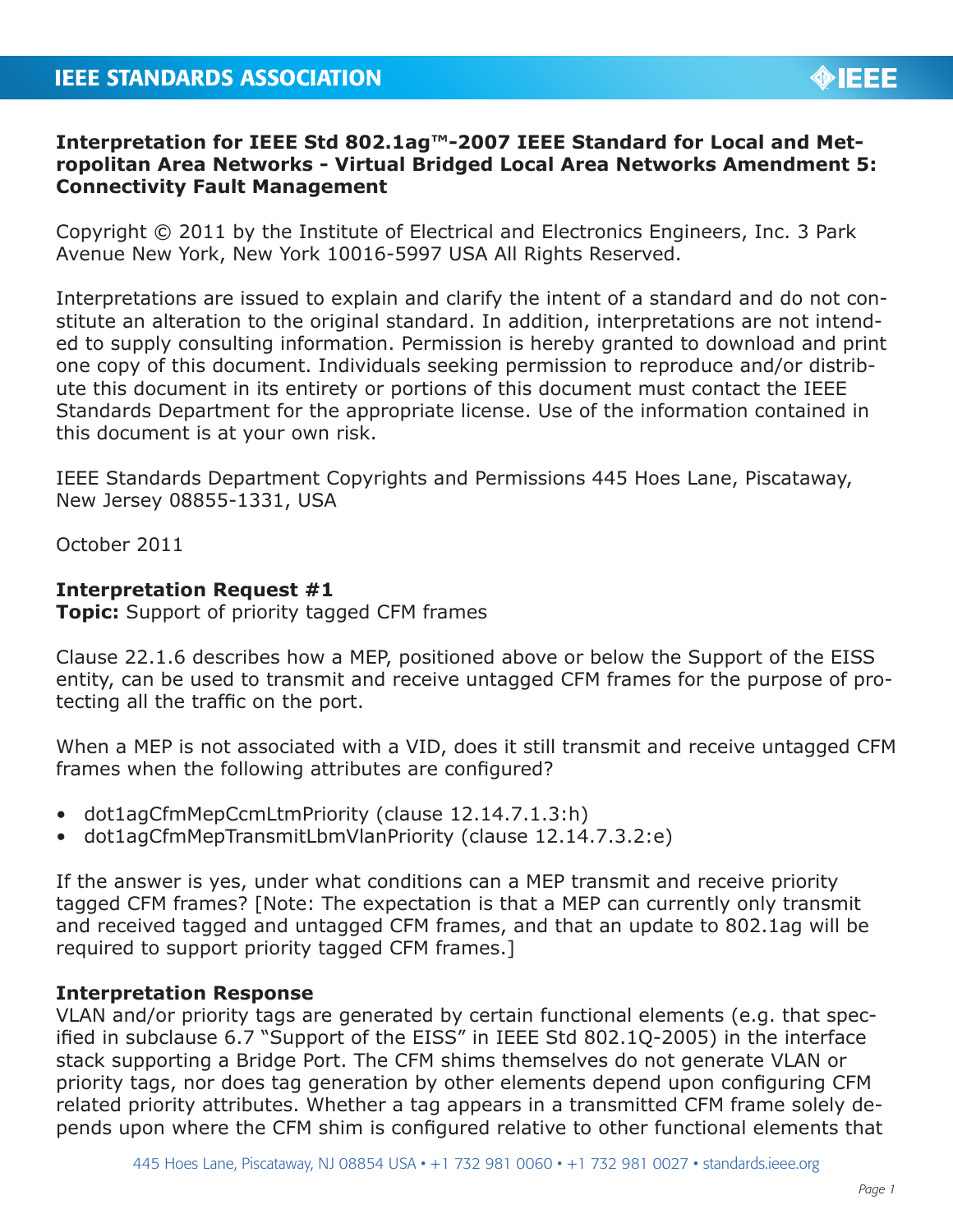

do generate these tags.

The only functional element defined in 802.1Q (including all current amendments) that generates priority-tagged frames is specified in subclause 6.9 "Support of the ISS for attachment to a Provider Bridged Network" in IEEE Std 802.1ad-2005. This is not a general purpose priority-tagging function. It is specifically constrained to be at the ISS of a port on a C-component in a Customer Bridge connected to a Port-based Service Interface to a Provider Bridged Network. In this scenario, a MEP could be configured on the ISS above this element and the result would be the transmission of priority-S-tagged (an S-TAG with a VID value of zero) CFM frames. The standard does not prohibit configuring a MEP at this location, but it does not require that an implementation of a Customer Bridge support this capability.

#### **Interpretation Request #2**

**Topic:** Clarification of the intention in ProcessLBR() **Clause, Subclause, Annex, Figure, or Table:** 20.31.1 ProcessLBR()

It seems that once any LBR with the incorrect LTID is received, then every LBR received after that will be considered to have an incorrect LTID, until LBIactive becomes false. This is because in action c)2), the received Loopback Transaction Identifier is copied to expectedLBRtransID, but expectedLBRtransID is not incremented after that.

It is possible that that was the intended behavior, that all subsequent LBRs are considered incorrect after one incorrect LBR is received.

However, it is also possible that it was intended for expectedLBRtransID to track the new LTID, so that the first LBR is considered incorrect but subsequent ones are considered correct.

Clarification of the intention in ProcessLBR() is requested. Is it as written, or was there a typo in the standard? (e.g., was the intention to say "2) The value from the received Loopback Transaction Identifier field is copied into expecedLBRtransID, then expectedL-BRtransID and the number of incorrect LBRs received [item z) in 12.14.7.1.3] is incremented by 1."

## **Interpretation Response**

The intention of IEEE Std 802.1ag-2007 was that if LBRs 1 2 3 5 6 7 8 ... are received, only one error would be counted, for the 3-5 sequence. If LBRs 1 2 3 5 4 6 7 8 ... are received, then three errors would be counted, one for 3-5, one for 5-4, and one for 4-6. This is not the behavior of IEEE Std 802.1g-2007 as currently written; this will be addressed in a future revision of IEEE Std 802.1Q™.

## **Interpretation Request #3**

**Subclause:** 20.3.2 Linktrace Message reception, forwarding, and replying